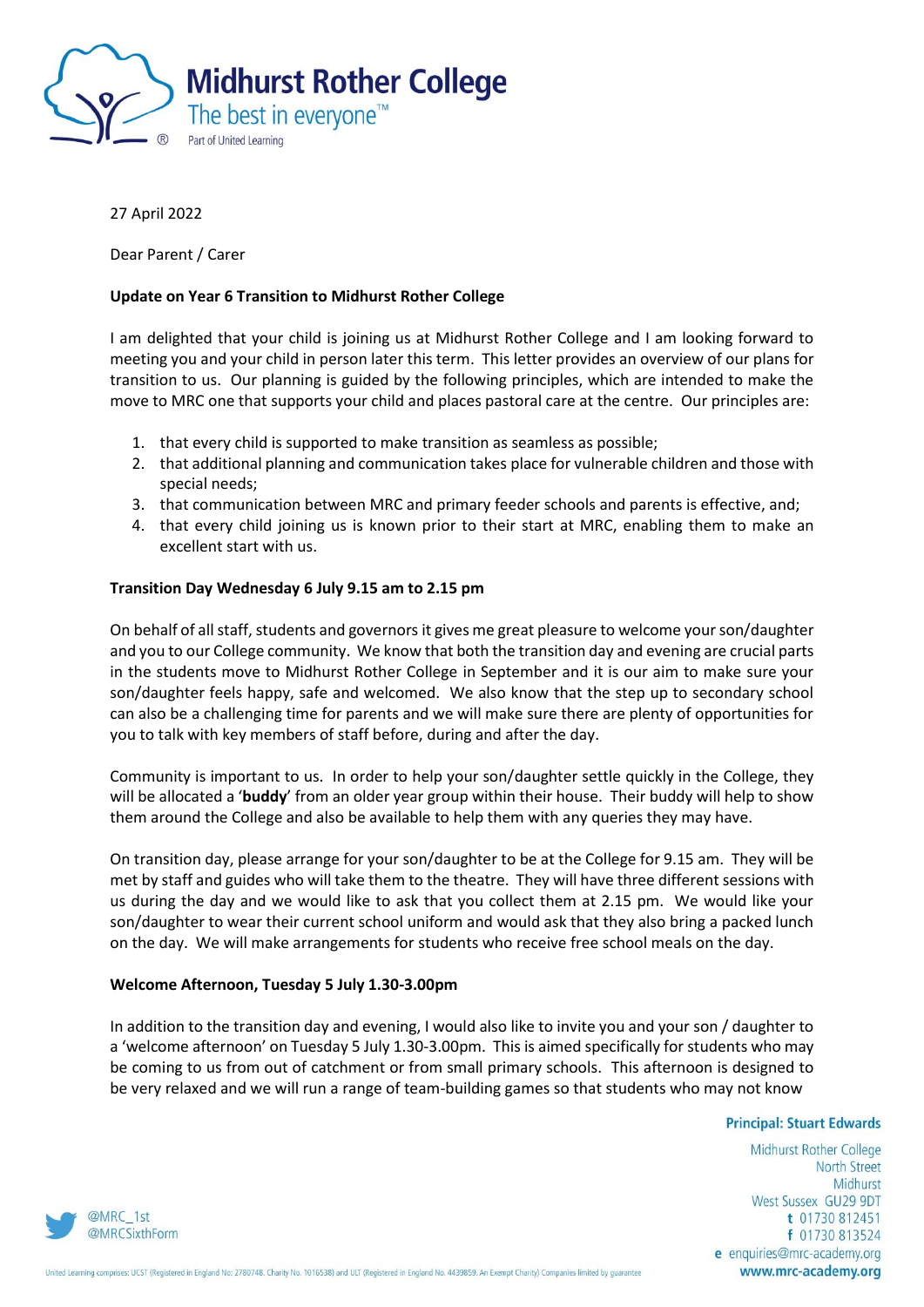many other students have a chance to meet others and begin to form friendships. In this way, all our students will have familiar faces when they all come together on transition day. I hope your son/daughter will be able to attend on this afternoon. The students will play games and we will provide snacks for them. Parents are welcome to stay during this time, if you would like to do so.

## **Transition Evening Wednesday 6 July 7.00-7.45 pm**

I would like to invite you and your child to return to the College for an informal meeting in the theatre. I will start the evening with a brief presentation and Mrs Dickens, Assistant Principal, will also give you some key information about Year 7. The evening will last approximately 45 minutes and we will make sure that any questions you have are answered

As we start to gather your son/daughter's data to assist in the transition process, please be aware that we will be collecting from primary schools the basic student data/information that assists us with enrolling your child as a new entrant. This information is gathered via the school Head teacher or with a key member of the primary school before it is passed to the transition team here at Midhurst. We are already in communication with primary feeder schools about the children coming to us in September and intend to visit your child in their primary school during the summer term. We will talk to teachers as well as looking at SATS results, so that we have good information to use to help us to settle your child and challenge them academically from day one. In the meantime, if you have any concerns at all, please email **accept@mrc-academy.org** and we will get back to you individually.

# **MRC Parental Childrens' Learning and Well Being Form**

For parents and carers, using the link below, please could you complete our MRC Parental Childrens' Learning and Well Being Form. We understand that starting secondary school can be a very rewarding but challenging experience. We would appreciate your support in getting to know your child as you know them best. The information gathered in this form will help us to support all our new Year 7 students.

[https://forms.office.com/Pages/ResponsePage.aspx?id=faTnVVu\\_D0asCx3EsIlaxfz\\_Fe0a3ihPnhE\\_euZ](https://forms.office.com/Pages/ResponsePage.aspx?id=faTnVVu_D0asCx3EsIlaxfz_Fe0a3ihPnhE_euZGCrVUQkNBU0dPSkdKM0FWRkQ0UldOTVlLVlU0US4u) [GCrVUQkNBU0dPSkdKM0FWRkQ0UldOTVlLVlU0US4u](https://forms.office.com/Pages/ResponsePage.aspx?id=faTnVVu_D0asCx3EsIlaxfz_Fe0a3ihPnhE_euZGCrVUQkNBU0dPSkdKM0FWRkQ0UldOTVlLVlU0US4u)

We would be grateful if this form could be completed by **13 May 2022**. If you require any support in completing the documents, please do not hesitate to contact Midhurst Rother College Office.

### **Transition Outreach Activities**

During the summer term, we will be holding virtual taster sessions for your child that are hosted by some of our MRC subject areas. During lockdown we all became well experienced in our use of technology and we will be using this to provide extra taster sessions for your child, as shown below. Your child's school will be sent details of these.

We know that many families choose to send their children to us who live out of catchment. As a result, schools will have the option to participate in our transition sessions as a class or for those where the whole cohort does not transfer to MRC, schools can give the link to parents so that the child may do the sessions at home. Parents will also be able to view this via our website. [https://www.mrc](https://www.mrc-academy.org/information/transition)[academy.org/information/transition](https://www.mrc-academy.org/information/transition)

| Subject   | <b>Week Commencing</b> |
|-----------|------------------------|
| Geography | 23 May                 |
| History   | 6 June                 |
| MFL       | 13 June                |
| Art       | 20 June                |